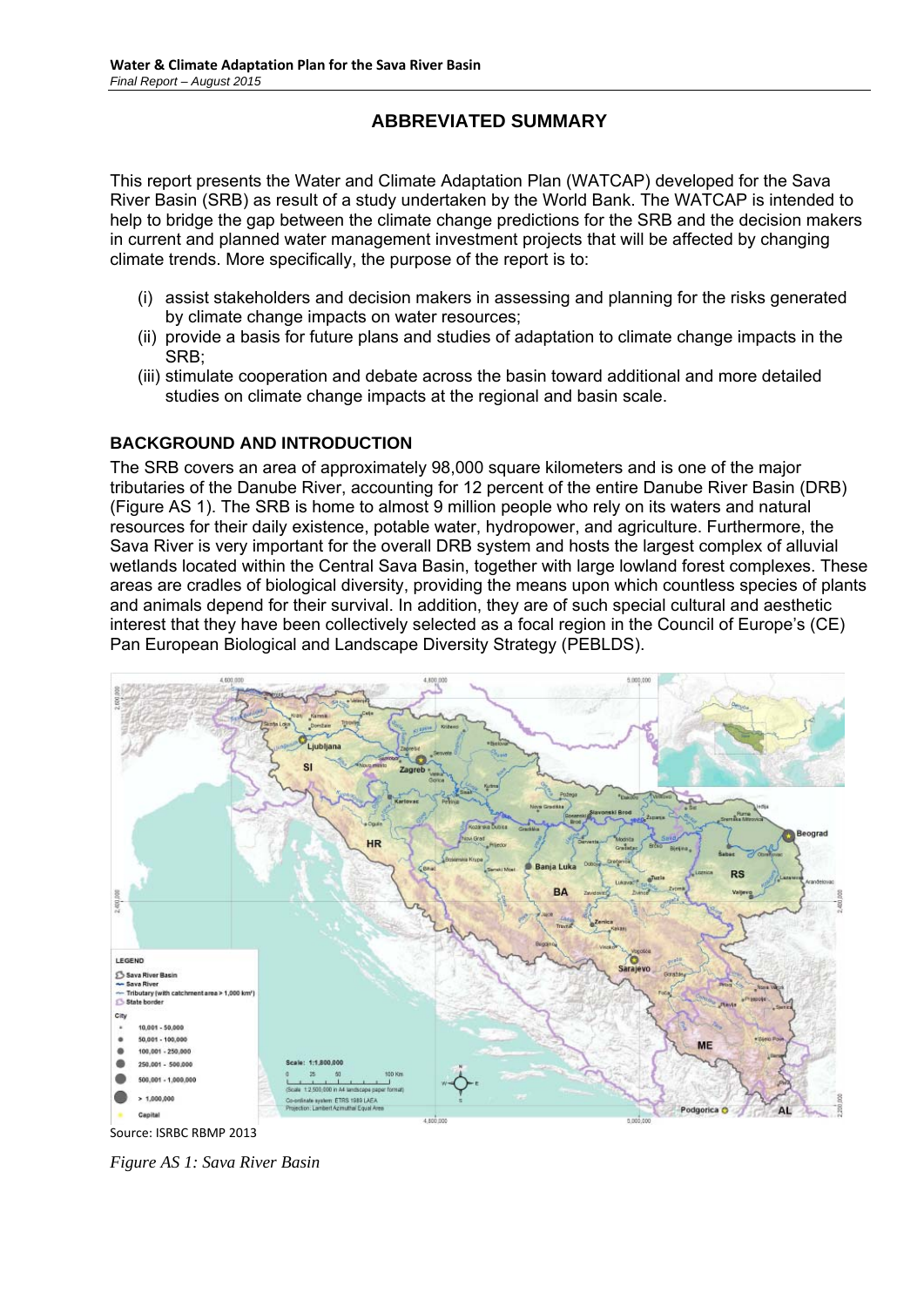The Intergovernmental Panel on Climate Change (IPCC) in its Fifth Assessment Report<sup>1</sup> from late 2014 confirms previous findings that the Southern Europe region, including the SRB, is highly sensitive to climate change. Recent 1981-2012 trends in annual mean temperature in this region exceed the global mean land trend, and the trends in precipitation suggest more precipitation in winter and less precipitation in summer giving rise to more spring floods and more summer droughts. Among other developments, the recent devastating floods that hit the region in May 2014 bear witness to this fact. Official counts indicate over 1.6 million people have been affected in Serbia, over 1.5 million people in BiH and 0.5 million in Croatia.

The World Bank has responded to climate change concerns by mainstreaming two distinct courses of action: investment financing and analytical work. The former more traditionally addresses mitigation efforts, while the latter deals with adaptation and has become central to the Bank's dialogue on water policy reforms and investment programs with riparian states.

Climate change sensitivities in the SRB are also exacerbated by socioeconomic factors, which have been particularly bad since the 2007 global financial crisis and as a result of steady migration from rural areas to the cities, and by the legacy of the former Federal Republic of Yugoslavia's poor environmental management. Consequently, the SRB must contend with aging infrastructure for water control and use that was poorly constructed and badly maintained, and housing that is illsuited to cope with storms, floods, or heat waves or to protect people from the impacts of such extreme events.

Assuming no impact from climate change, the SRB is projected to experience small increases in water use by the public water supply, industry, energy, and agricultural/irrigation sectors. However, it is widely expected that new hydropower plants (HPPs) will be constructed in the near future, making energy (primarily through hydropower) the most important water use in the SRB.

# **OBJECTIVES**

In this context, the World Bank undertook this report, the *Water and Climate Adaptation Plan for the Sava River Basin*, with the following objectives:

- Inform government policy and the development community on approaches to adapting water resources management, planning, and operations to the forecasted impact of climate change;
- Enhance the climate resilience of selected water sector investments in the portfolio of international financial institutions and governments;
- Stimulate debate among key stakeholders in the water resources sector in South East Europe (SEE) on climate-related impacts and adaptation strategies.

#### **SCOPE**

-

The above objectives are to be met through the development and dissemination of a WATCAP for the SRB, where existing or planned water management investments supported by the World Bank and national governments are located. The adaptation strategies are sector specific, and the core issues within the SRB that were considered important in the context of climate change are: navigation, flood protection, agricultural water management, and hydropower. The scope of work for the WATCAP therefore consisted of a sequence of consecutive components with five main tasks:

1. A review of historical climate data and an analysis of trends as the means for the characterization of future climate scenarios.

<sup>&</sup>lt;sup>1</sup> Climate Change 2013: The Physical Science Basis. Contribution of Working Group I to the Fifth Assessment Report of the Intergovernmental Panel on Climate Change [Stocker, T.F., D. Qin, G.-K. Plattner, M. Tignor, S.K. Allen, J. Boschung, A. Nauels, Y. Xia, V. Bex and P.M. Midgley (eds.)]. Cambridge University Press, Cambridge, United Kingdom and New York, NY, USA.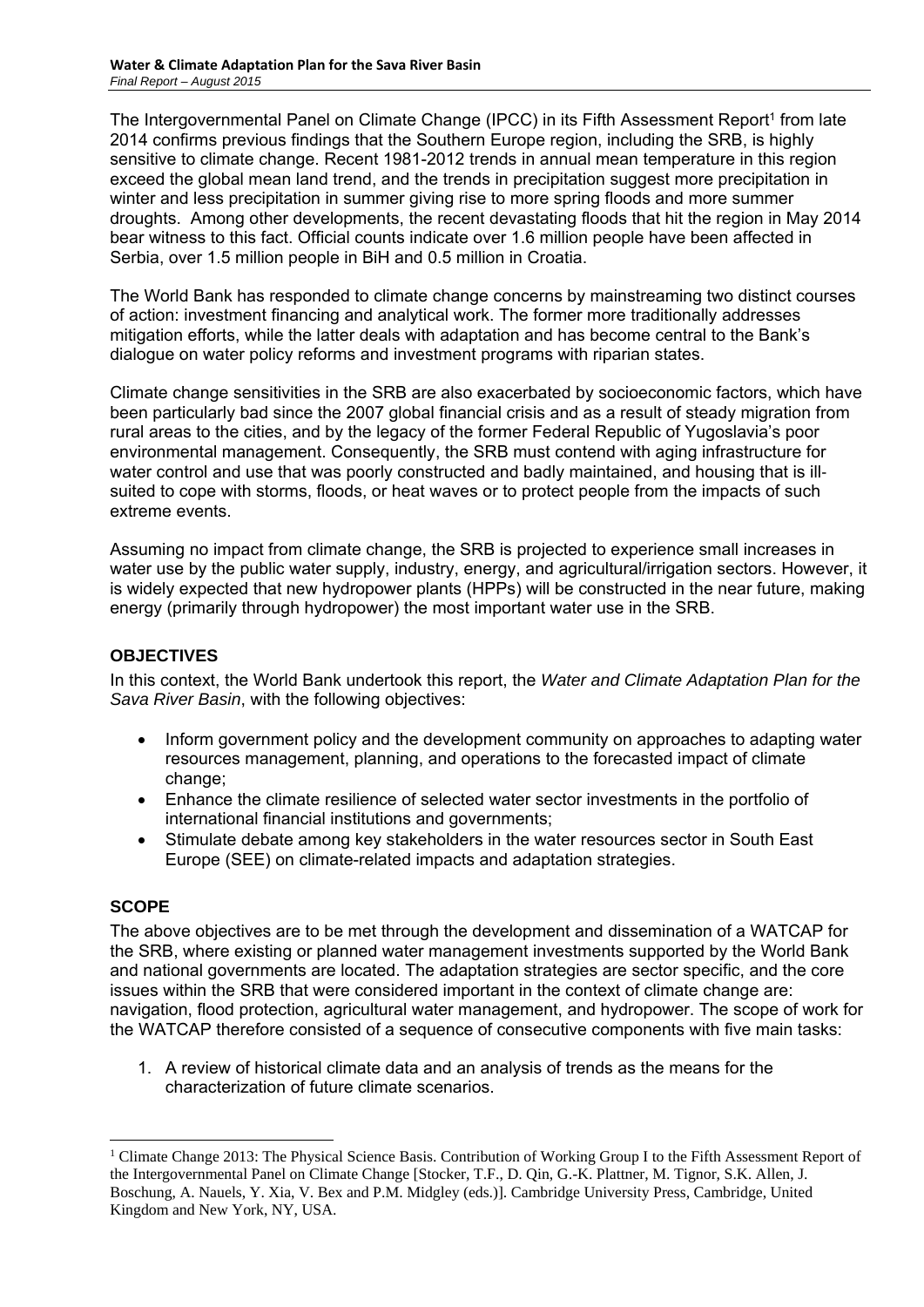- 2. The development of future climate scenarios using global and regional climate models (GCMs and RCMs).
- 3. Preparation of a hydrologic model that included the provision of hydrologic data (river flow, precipitation, temperatures, and evapotranspiration) and a simulation of the basin's response to climate change scenarios.
- 4. Preparation of guidance notes aimed at disseminating adaptation strategies for specific subsectors within the basin, that is, navigation, floods, hydropower, and agriculture, combined with a preliminary economic evaluation of the impact on crops and crop prices. The guidance notes provide adaptation measures that are based on the results of the hydrologic model simulations, with both historical data and climate change scenarios.
- 5. Preparation of the WATCAP main report based on the results of climate and hydrologic modeling and the various adaptation scenarios produced in the guidance notes.

# **PARTNERS**

The WATCAP was prepared utilizing a combination of World Bank staff and external consultants. The main beneficiaries for this report are the International Sava River Basin Commission (ISRBC) and the relevant riparian governments of Bosnia and Herzegovina (BiH, involving the entities of Republika Srpska [RS] and Federation BiH [FBiH]), Croatia, Montenegro, Serbia, and Slovenia. Funding for the WATCAP was provided using trust funds from the World Bank Water Partnership Program (WPP) and the Trust Fund for Environmentally and Socially Sustainable Development (TFESSD).

# **RESULTS OF CLIMATE AND IMPACT MODELING**

#### **Historical climate trends**

Analysis of the historical climate data generally shows warming trends in temperature, highly variable precipitation patterns, and a changing hydrology. Mean temperature is rising throughout the SRB, a result of the rarer occurrence of colder extremes and more frequent higher temperatures rather than of an exceedance of extreme temperatures. Long-term trends in precipitation are small or negligible, but a long-term oscillation in precipitation exists and produces a sequence of shortterm trends with opposite directions. Seasonal patterns of precipitation and temperature also exhibit evolution over time, with varying trend magnitudes in different seasons. Evaporation and evapotranspiration show increasing trends.

River discharge is declining noticeably even though precipitation is declining little or not at all. The decline in discharge seems to be a consequence of increased evapotranspiration resulting from rising mean temperature and reforestation. Discharge also manifests multi-decade oscillations in mean flow and seasonal distribution, as do temperature and precipitation.

#### **Climate modeling and future climate scenarios**

The future climate scenarios resulting from chains of global and regional climate models (GCMs and RCMs) were analyzed on a seasonal and annual basis for the two future periods outlined in the report: 2011–40 and 2041–70 (Figure AS 2). All five GCM/RCM models considered in the study showed a temperature increase across the SRB, with larger values apparent for 2041–70. Precipitation change is, however, more complex. Although it shows only a slight decrease on the annual level, seasonal changes are more pronounced. Despite a lot of spatial variation, precipitation generally shows an increase during the winter and a decrease for the summer months. The summer precipitation deficit is more pronounced for 2041–70 than for 2011–40.

A separate study by the University of Ljubljana that was based on 16 GCM/RCM model chains from the same gas emission scenario (A1B IPCC SRES) was used to analyze changes in maximum daily precipitation across the basin as one of the indicators of flood hazards. The maximum daily precipitation in the autumn season, which has proven to produce the largest floods, is expected to increase until the end of the 21st century on average by 22 percent for the 20-year return period and by 32 percent for the 100-year return period. However, the percentage increases seem to be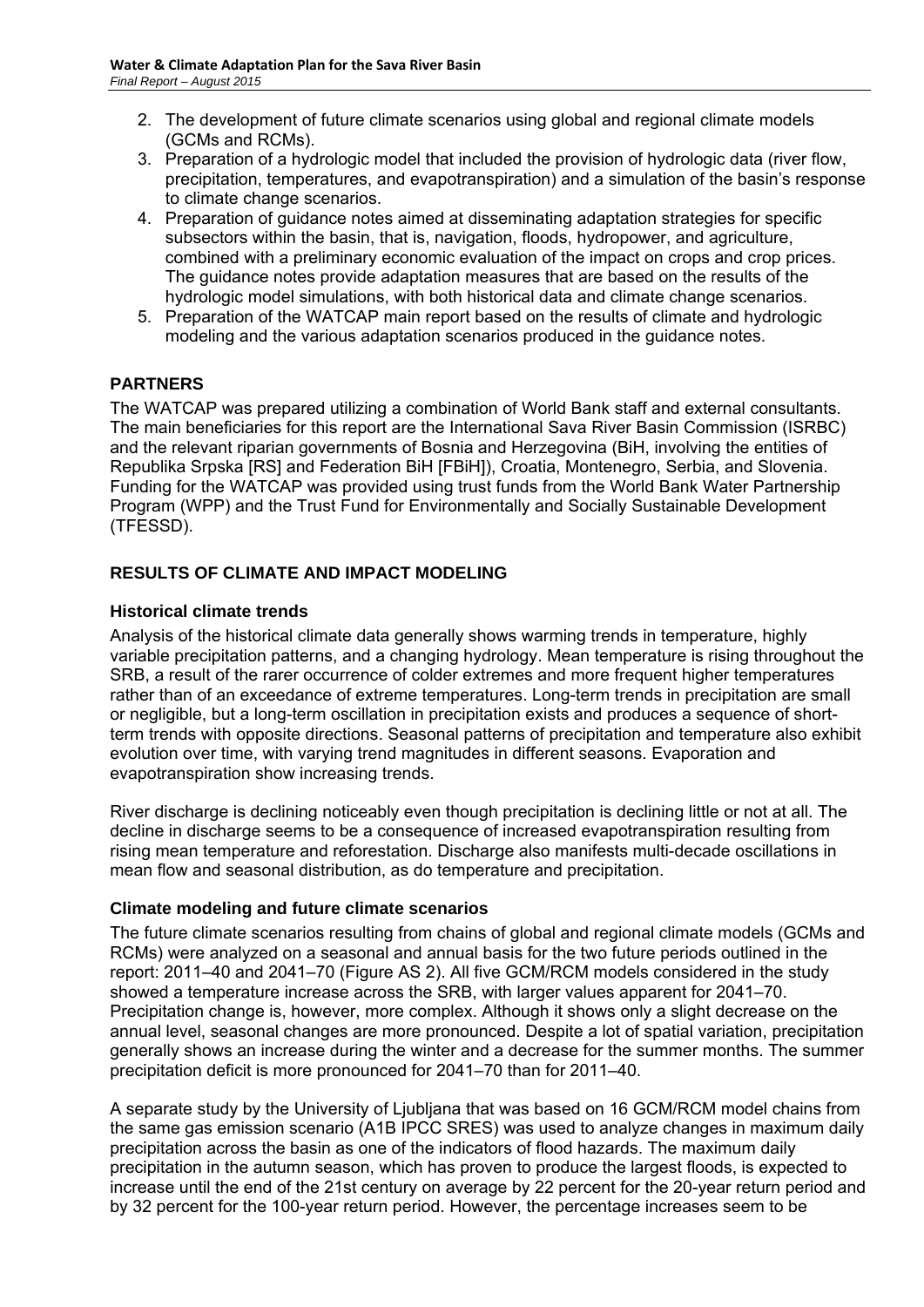randomly distributed over the SRB; higher values are characteristic for the edge of the basin from the northwest to the southeast and in the area of the Dinaric Mountains, and lower values for the central part.

The historical trends in temperatures agree with those predicted by GCM outputs only in trend direction (rising temperatures), but the two approaches quantify this increase differently. Precipitation tendencies as given by trends and by GCM outputs do not correlate highly. However, the spatial patterns of these tendencies across the basin as inferred from both trends and GCMs are quite variable, thus indicating the presence of a very high uncertainty in future precipitation.



*Figure AS 2: Change in ensemble median values of mean seasonal (DJF, MAM, JJA, SON) and annual (ANN) temperature (left) and precipitation (right); box plots indicate variation across the basin* 

#### **Hydrologic simulations – mean flows**

Hydrologic simulations with the future climate ensemble from the GCM/RCMs showed that a change in the hydrologic regime corresponds to the projected changes in precipitation and temperature. The most notable change in both the near and distant future is the predicted increase in runoff in the winter season, as a result of an increase in precipitation and a significant rise in temperatures. The higher temperatures and increased precipitation in the winter season suggest that there would be either a smaller share of snow compared to rainfall or more snowmelt, but both alternatives lead to greater winter streamflow. This increase is evident in the results from all five climate scenarios in both time frames and over the whole basin (Figure AS 3).



*Figure AS 3: Change in ensemble median values of mean seasonal (DJF, MAM, JJA, SON) and annual (ANN) runoff; box plots indicate variation across the basin*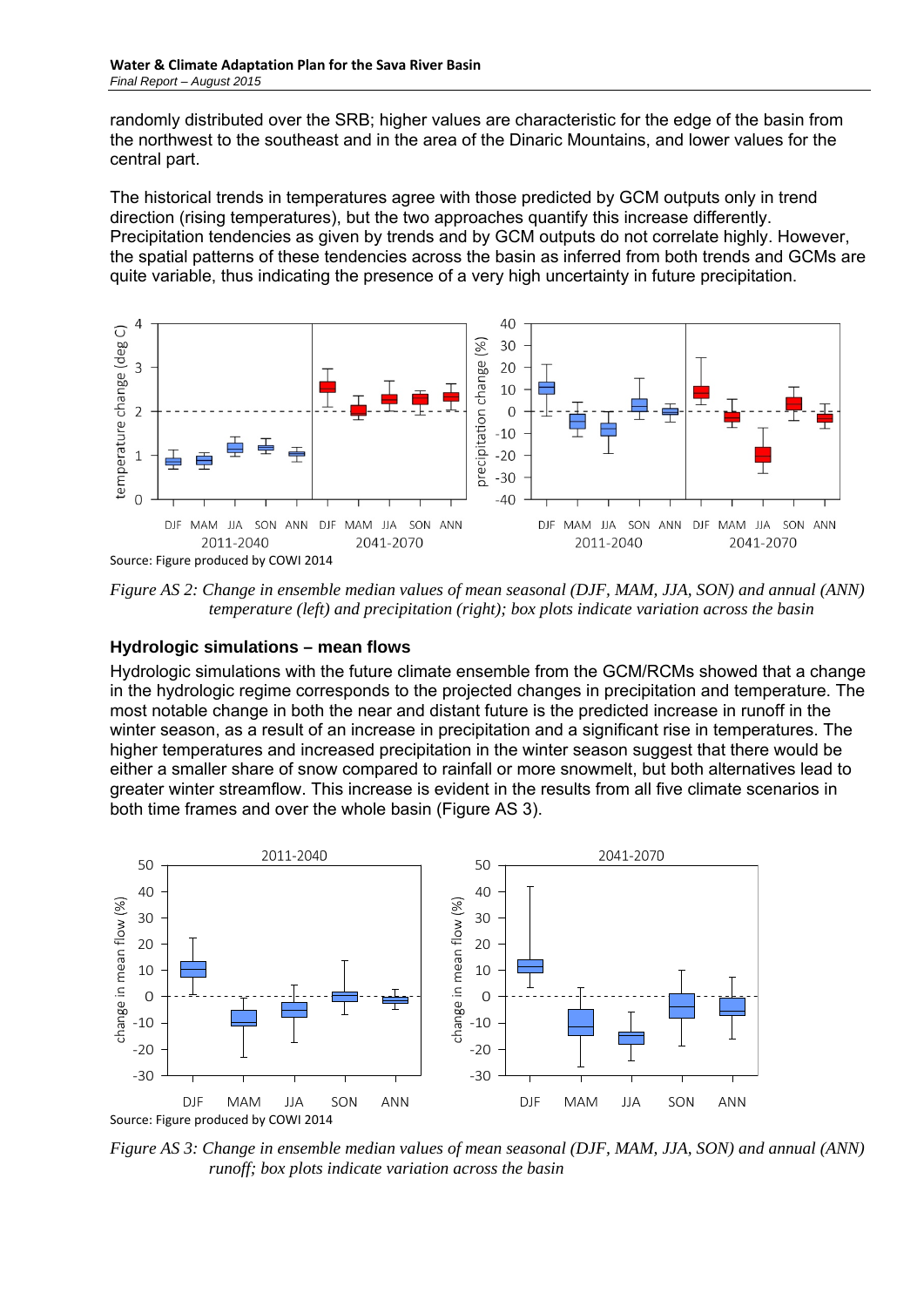A substantial decrease in river flows is expected in the spring and summer seasons but somewhat differently when considering the near and distant future. The spring decrease is clear in both the near and distant future over the whole basin, though it is projected to be greater in the distant future with more substantial variation across the basin. Summer runoff is expected to decline in the near future according to four climate models (CM1–CM4) and increase according to one (CM5). This behavior is generally following the pattern of decreased precipitation and higher temperatures projected by the climate models, except that the near future summer runoff reduction is less pronounced, despite a greater reduction in precipitation.

The autumn season exhibits a very small change on average for both the near and distant future. The overall change in annual runoff is therefore small as a result of opposite winter and spring/summer trends, with both the negative and positive changes effectively canceling each other out.

In terms of high and low annual flows, the results indicate that low annual flows are projected to decline somewhat, meaning that the proportion of very dry years would slightly increase. On the other hand, high annual flows show a greater reduction, indicating that the proportion of very wet years would decrease.

### **Hydrologic simulations – low flows**

The change in the frequency of low flows, which are an important factor for navigation and water supply, was assessed by looking into probability distributions of minimum mean monthly flows. The 80 and 95 percent probability quantiles (Qmm80 and Qmm95) as typical low-flow measures are used as indicators.2 The results revealed great variation among the climate models (Figure AS 4) but on average, Qmm80 is not likely to change in the near future, while a significant decrease could be expected in the distant future downstream of Sisak in Croatia (i.e., downstream of the confluence of the Kupa and Sava Rivers—see map in Figure AS 1). The results for Qmm95 are similar.



*Figure AS 4: Change in minimum mean monthly flow of 80% probability of exceedance (Qmm80) for climate models CM1 to CM5 in near future (left) and distant future (right) along the Sava River* 

# **Hydrologic simulations – flood flows**

-

Based on the output of hydrologic modeling using the HBV model, the probability distributions of future floods were derived for hydrologic stations along the Sava River in order to estimate future floods with a return period of up to 1,000 years. The hydrologic projections plainly indicate that

<sup>&</sup>lt;sup>2</sup> Quantiles are values taken from the inverse of the cumulative distribution function (CDF) of a random variable. Qmm80 and Qmm95 are the minimum monthly river flows exceeded each year with a probability of 80 per-cent and 95 percent, respectively. In other words, each year there is a probability of 20 percent and 5 percent that the minimum monthly river flows will be below Qmm80 and Qmm95, respectively.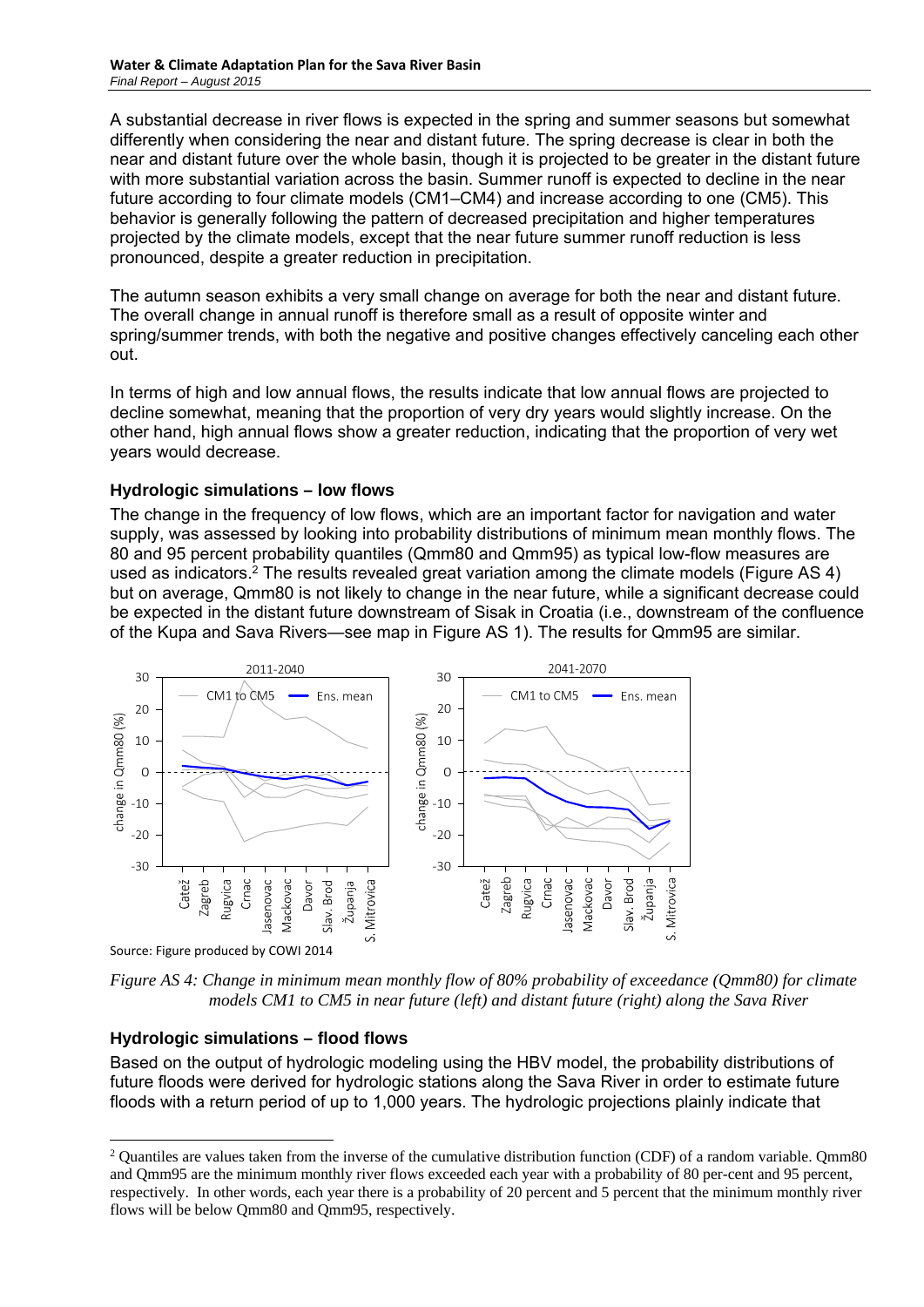floods will increase in the future due to climate change. The increase was shown to be greater for 100-year floods than for the 20-year events, thus suggesting an overall increase of the flood risk.

The greatest increase in floods is expected in the head part of the SRB, that is, in Slovenia (the Čatež hydrologic station) and in the main right tributaries (Kupa, Una, and Bosna). By the end of the 21st century, the 100-year floods along the Sava River will increase as shown in Figure AS 5. The results also demonstrated that the predicted floods on the Drina River and in the lower Sava downstream of Sremska Mitrovica (in Serbia) will be smaller for the late 21st century than for the middle period; however, this could be a result of the fact that fewer precipitation projections were used for 2071–2100.



Source: Figure produced by COWI 2015

*Figure AS 5: Change in flood flows of 20-year (left) and 100-year (right) return period along the Sava River* 

# **CLIMATE CHANGE IMPACTS ON WATER SECTORS**

# **Flood Management**

Current flood protection in the SRB is insufficient for effective flood management for many reasons, including inadequate infrastructure, poor maintenance, the lack of coordination in the basin in terms of monitoring, forecasting, and warning systems, and so on. This was starkly evident during the destructive floods of May 2014, which were assessed as some of the worst on record. Keeping in mind the flood protection system's poor status currently, it would be very difficult to look only into the marginal effects of climate change on flood management.

The main predicted impact on future flood management is not only climate related, but associated also with future social, economic, and infrastructure development. Without a doubt, the impact that climate change will have on flooding in the future is significant and should not be underestimated, since the flood hazard is increasing. Although the modeling results indicate that the climate-induced impact will be smaller in the downstream plains than in the upstream mountainous regions, the role of flood protection infrastructure even in the downstream plains should not be ignored, as the infrastructure protecting the upstream regions is at the same time increasing the downstream risk.

In Croatia, for example, the May 2014 floods proved that the existing natural retentions have a limited capacity to accept major flooding, thereby emphasizing the need to increase this means of flood protection to complement the aging and insufficient system of embankments. The middle Sava valley (Central Posavina) in particular is an extremely important flood retention area that needs to be protected from further development.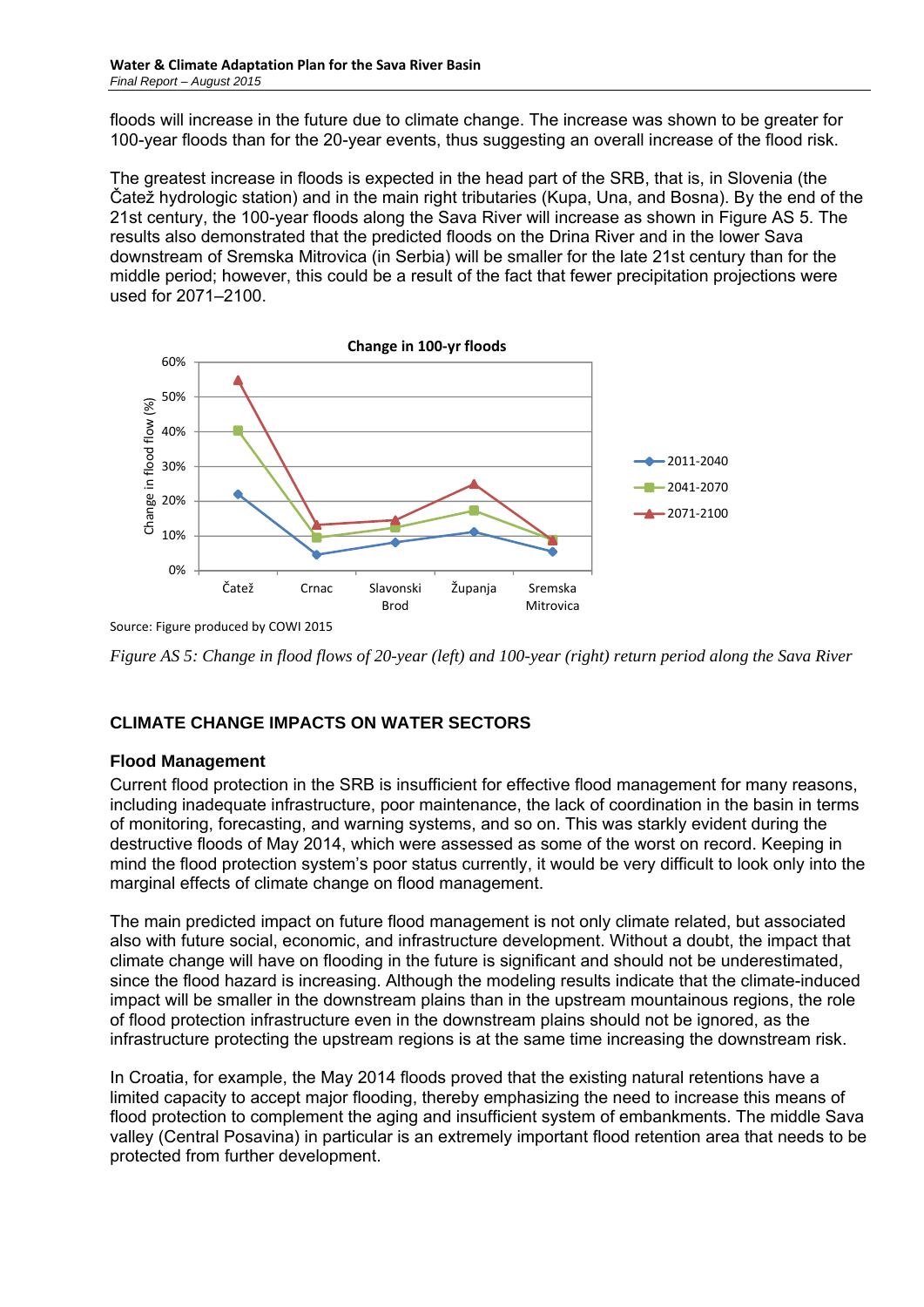Since the modern era, there has been a general migration of people from rural to urban areas in the SRB countries, which is a global tendency for countries in transition. This urbanization trend can be expected to continue in the future, thus increasing the vulnerability of the capitals built along the Sava River (Ljubljana, Zagreb, and Belgrade) and also to the smaller towns, such as Sisak, Slavonski Brod, Brčko, etc., that are all prone to flooding when the river and its tributaries rise. The May 2014 flood proved that the urban areas are at greatest risk; flood protection for these areas, including for critical infrastructure (e.g., roads, railway, pipelines, etc.), should therefore be prioritized. This implies that outlays for flood protection will need to increase in the future, possibly at the expense of protection for agriculture areas, which should be reduced if it is deemed necessary. Clearly, carefully designed adaptation measures for long-term flood planning must be developed.

### **Hydropower**

The impact of climate change on hydropower is principally associated with direct effects on power generating potential. There will also be indirect effects, however, involving an increased demand for energy for heating and cooling due to the projected higher and lower temperatures.

A decrease in river runoff would affect power generation through a reduction in the amount of water available at all HPPs, but would particularly affect run-of-the-river schemes that are solely dependent on river runoff. Floods in the autumn/winter and droughts in the spring/summer would also mostly affect run-of-the-river HPPs, as well as those with small reservoirs. With increasing evaporation due to future rising temperatures, hydropower production is expected to decrease in the reservoir and pumped storage–type facilities that have a high storage area/volume ratio and small reservoirs. Other types of HPPs would face smaller effects but still experience a decrease in hydropower generation.

Hence, it is expected that power generation from the hydropower sector in the SRB will be lower in the future. Case studies were made at four HPPs (one in Slovenia and in the Vrbas sub-basin and two in the Drina River Basin) that were chosen for their significance in the power sector and their close proximity to existing hydrological stations with reliable data. (It should be pointed out here that the hydropower operators in question were generally reluctant to share their operational data with water agencies, thus creating an impediment to the overall results of the modeling work.) The case studies showed negligible or small changes (less than ±5 percent) in average annual energy production potential in the near future for all HPPs except for Bočac in BiH, where one climate model predicts an increase of 9 percent (Figure AS 6). Changes are somewhat more pronounced in the distant future, with larger variation among the climate models, where again the most notable changes are at HPP Bočac. The general trend in most cases, however, is decreasing hydropower production.

An analysis of the seasonal energy production at HPP Bajina Bašta in Serbia shows a general trend of more energy available in the near future in winter and autumn and a small decrease in spring (see also Figure AS 6). For the distant future, a greatar production decrease can be expected for the spring and summer seasons (4% and 10% on average, respectively) and an increase in winter and autumn (11% and 5% on average, respectively). It should be noted, however, that currently, power companies in the region generally fail to carefully optimize the operation of reservoir-type HPPs, and the projected magnitude of decrease in power production might be compensated for by an increase in production under well-optimized operational rules.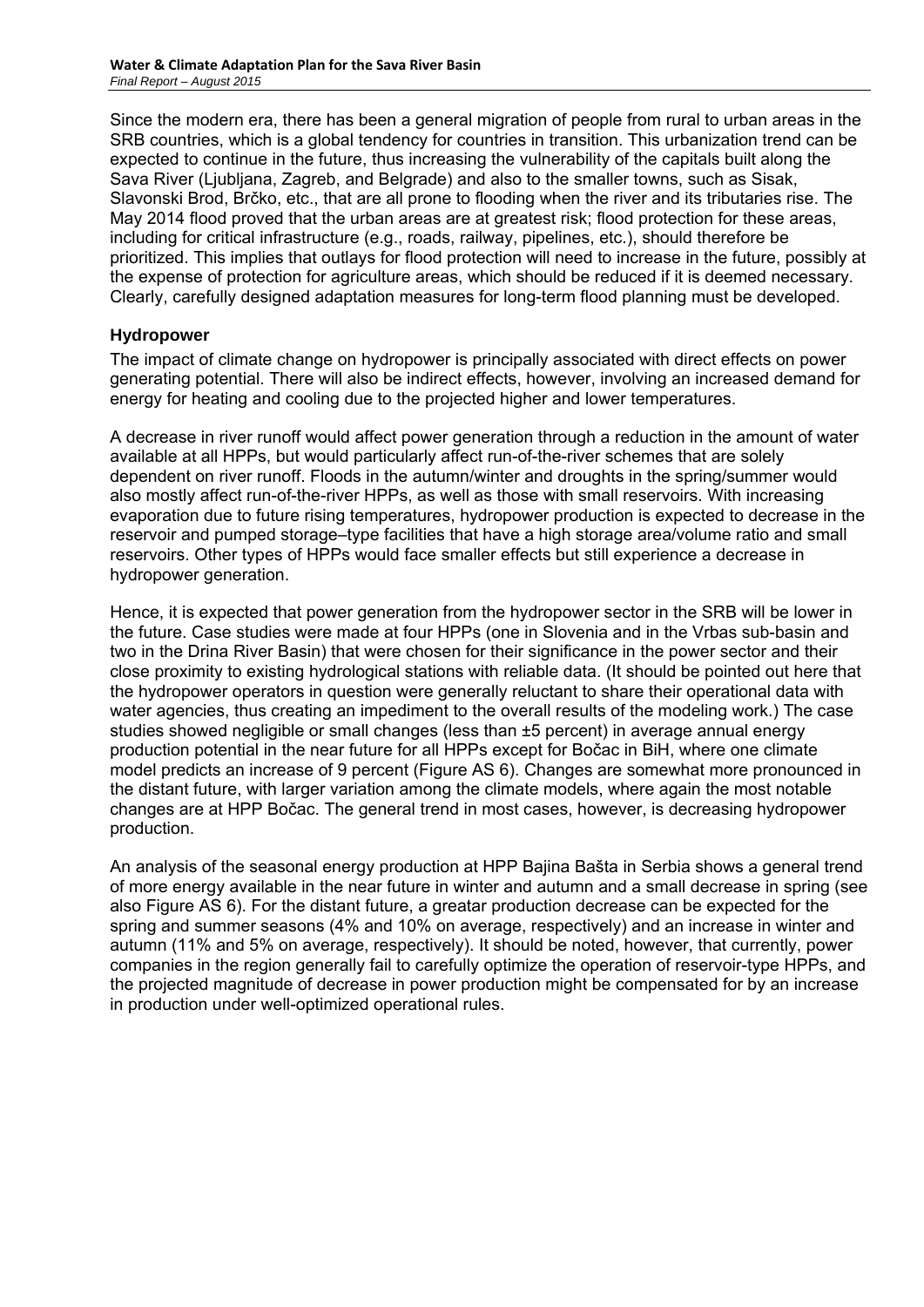

Source: Figure produced by COWI 2014

*Figure AS 6: Relative change in annual energy production (top) and seasonal production at HPP Bajina Bašta (bottom) according to climate models CM1-CM5 for near/distant future* 

#### **Navigation**

The impacts of climate change on navigation were considered by evaluating the changes in three indicators: low flows, high flows, and river ice.

Low-flow thresholds for the Sava River are associated with two target water depths that facilitate navigation with a maximum and a reduced draft; a maximum draft must be possible for 65 percent of the time and a reduced draft for 95 percent. The modeling results indicate that virtually no change in the low flows corresponding to these two water depths, Q65 and Q95, is likely to occur in the near future, while a modest decrease can be expected in the distant future, which will be more significant downstream of Sisak. In addition, the number of days with flows below the current (or baseline) Q65 and Q95 is likely to increase very little in the near future (on average for three days and two days, respectively), but a significant increase can be expected in the distant future downstream of Sisak (on average for 13 and eight days, respectively). Therefore, restrictions on the number of navigable days could be much more pronounced in the distant future.

High flows, which were assessed as the flows exceeded for 1 and 3 percent of time during a year, do not exhibit significant changes in the future. They are therefore not likely to have additional implications on the navigation sector in terms of the number of days that navigation would be restricted or suspended due to high flows compared to current conditions.

Given the general trend in rising temperatures that all climate models predict, a reduced potential for ice formation along the whole navigable part of the Sava River can be expected. This is shown for two stations on the Sava River (Sisak and Sremska Mitrovica) in Figure AS 7. This, of course, would have a beneficial impact on inland navigation, since the number of days per year that navigation would be suspended due to ice is expected to decrease.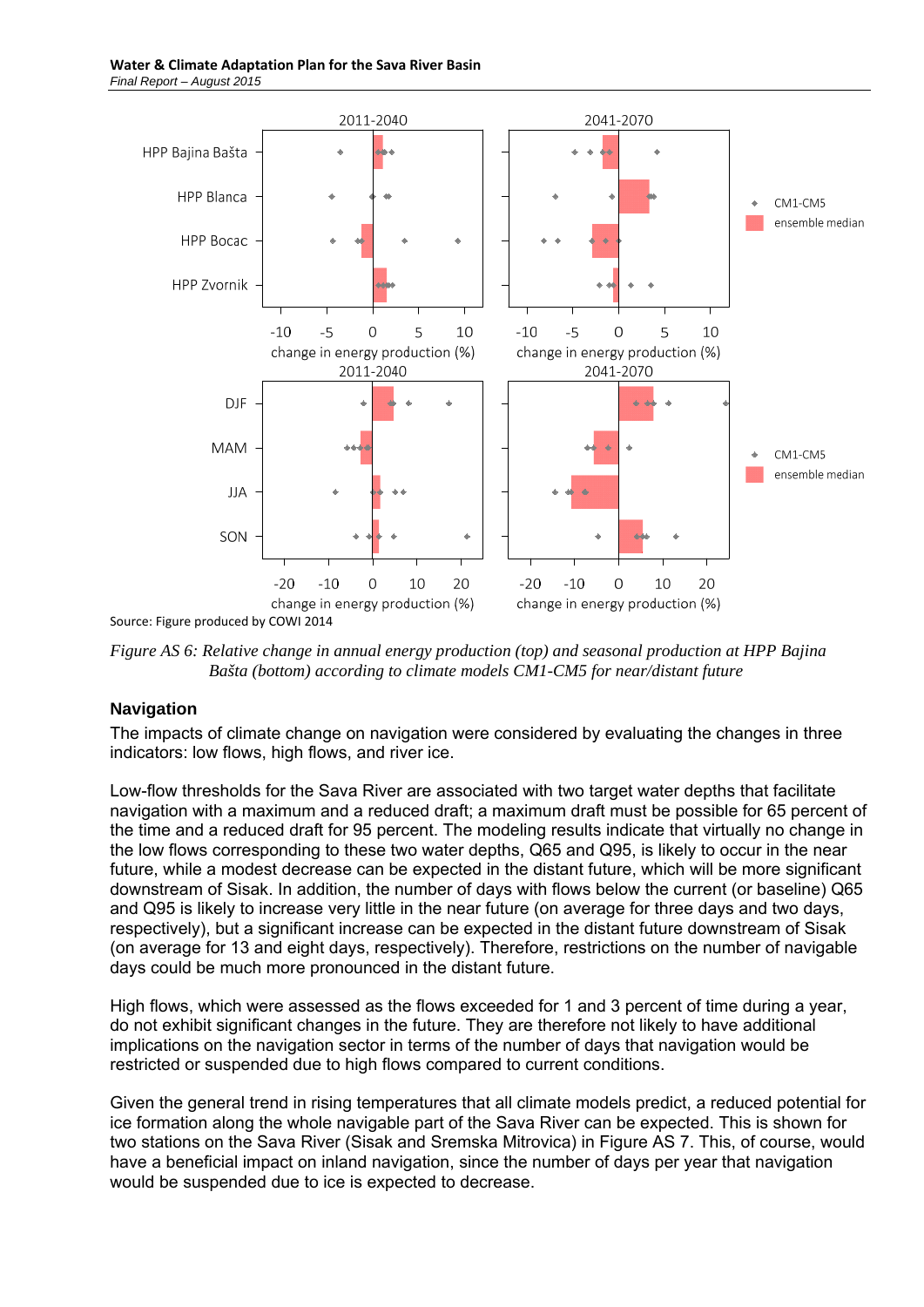

Source: Figure produced by COWI 2014

*Figure AS 7: Change in the sums of negative daily temperature in the November–March season at two locations along the Sava River waterway as an indicator of the potential for ice formation (horizontal bars indicate average values for 30 years from different climate models)* 

# **Agriculture**

The SRB's food sector lags behind the rest of the economy in growth terms largely because it is undercapitalized, fragmented, and dominated by small producers. In addition, irrigation in the SRB accounts for less than 1 percent of total water withdrawals. A vulnerability analysis was undertaken to assess the impact of a changing climate on crop water status and crop yields using the crop water balance to determine the water stress and subsequent crop yield changes.

A selection of four representative crops were used for each of the four main riparian states (Montenegro was excluded), with case studies being made for Ljubljana (Slovenia), Zagreb (Croatia), Banja Luka (entity of RS in BiH), and Sremska Mitrovica (Serbia).

The general consensus was that extreme events will occur more often or with more intensity, which will test the current systems and have a substantial impact on the economy of SRB countries. The resulting evaporation from temperature rises will create more aridity and increase the probability of forest fires; higher temperatures will also affect crop development, cause heat stress in livestock, and increase the likelihood of pests and diseases in crops and animals. There might additionally be phenological changes leading to the altitudinal and latitudinal shifts of plant ranges.

Predicted lower flows will also have a stronger impact on agriculture, as they will result in more stress on irrigation and a higher probability of drought and frost. The impacts of this vulnerability will increase further south and east within the basin.

An example of the analytical results for Zagreb is shown in Figure AS 8. Zagreb currently has what can be considered moderate rainfall, with an average of 888 millimeters per year (mm/year) (1961– 90), which is lower in the winter months and higher in the summer months. Climate scenario modeling shows that precipitation will increase very slightly to 890 mm/year (2011–40) and to 894 mm/year (2041–70), with a slight increase in winter precipitation and a slight decrease in summer precipitation. Overall evapotranspiration is projected to change more significantly than rainfall, increasing from 710 mm/year (1961–90) to 748 mm/year and 794 mm/year, respectively, for the 2011–40 and 2041–70 time frames. Almost all of this increase would occur in the summer months. However, there is a high uncertainty in future precipitation that is especially pronounced in the summer months whilst the uncertainty for evapotranspiration is much smaller.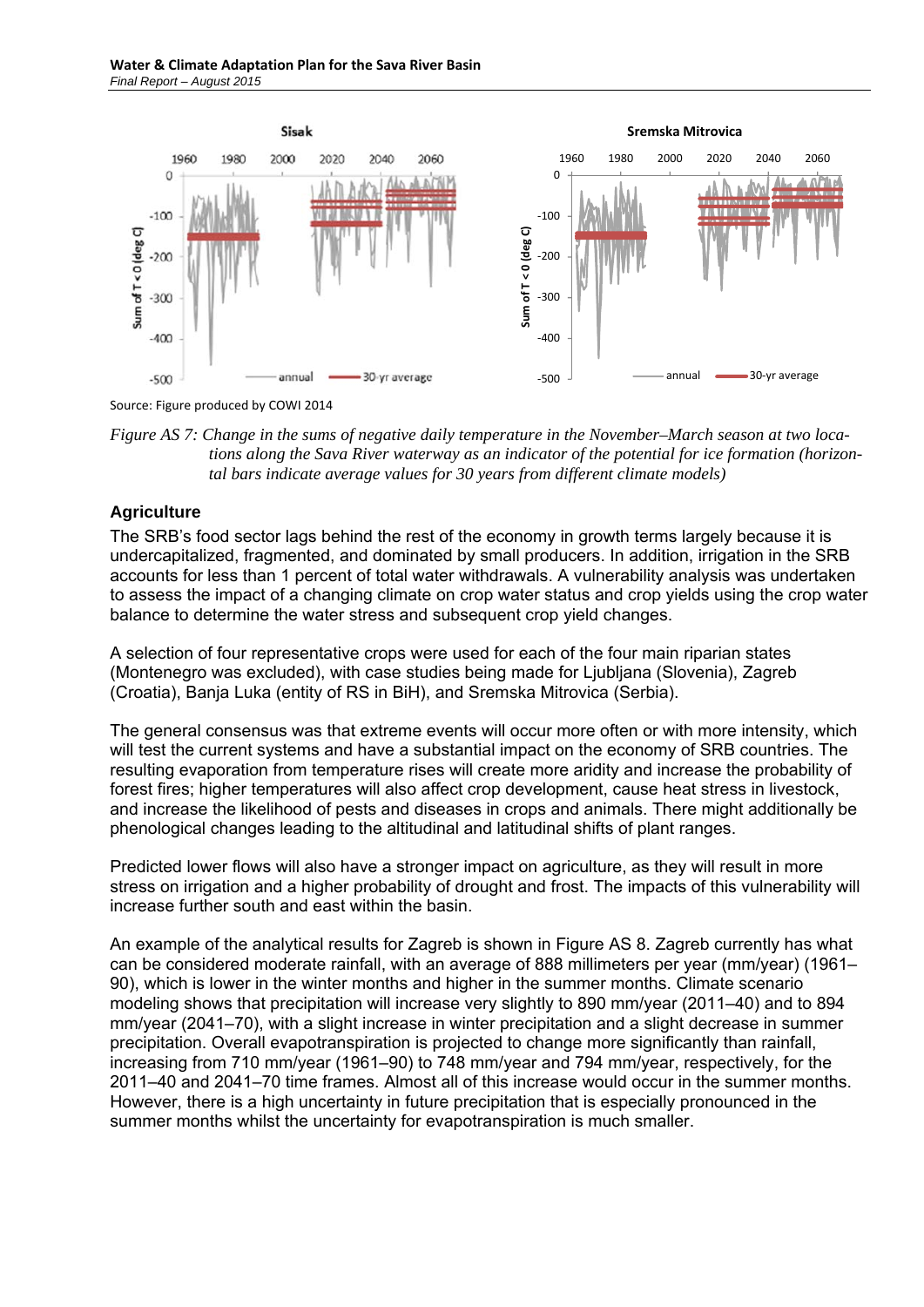**Water & Climate Adaptation Plan for the Sava River Basin**  *Final Report – August 2015* 



*Figure AS 8: Climate projections, water uptake (ETa/ETp) and yield levels for Zagreb with uncertainties* 

Model projections indicate that impacts are likely to be pronounced in the crop water balance due to changes in precipitation and evapotranspiration. Surplus rainfall in winter gets stored in the root zone that suits winter wheat, so there is some storage buffer, but toward the end of the growing season, the summer crops will be experiencing water stress. Some water stress is already being experienced by the potato and sugar beet crops as a result of their relatively shallow root zone compared to winter wheat and maize, and water stress is projected to become more pronounced as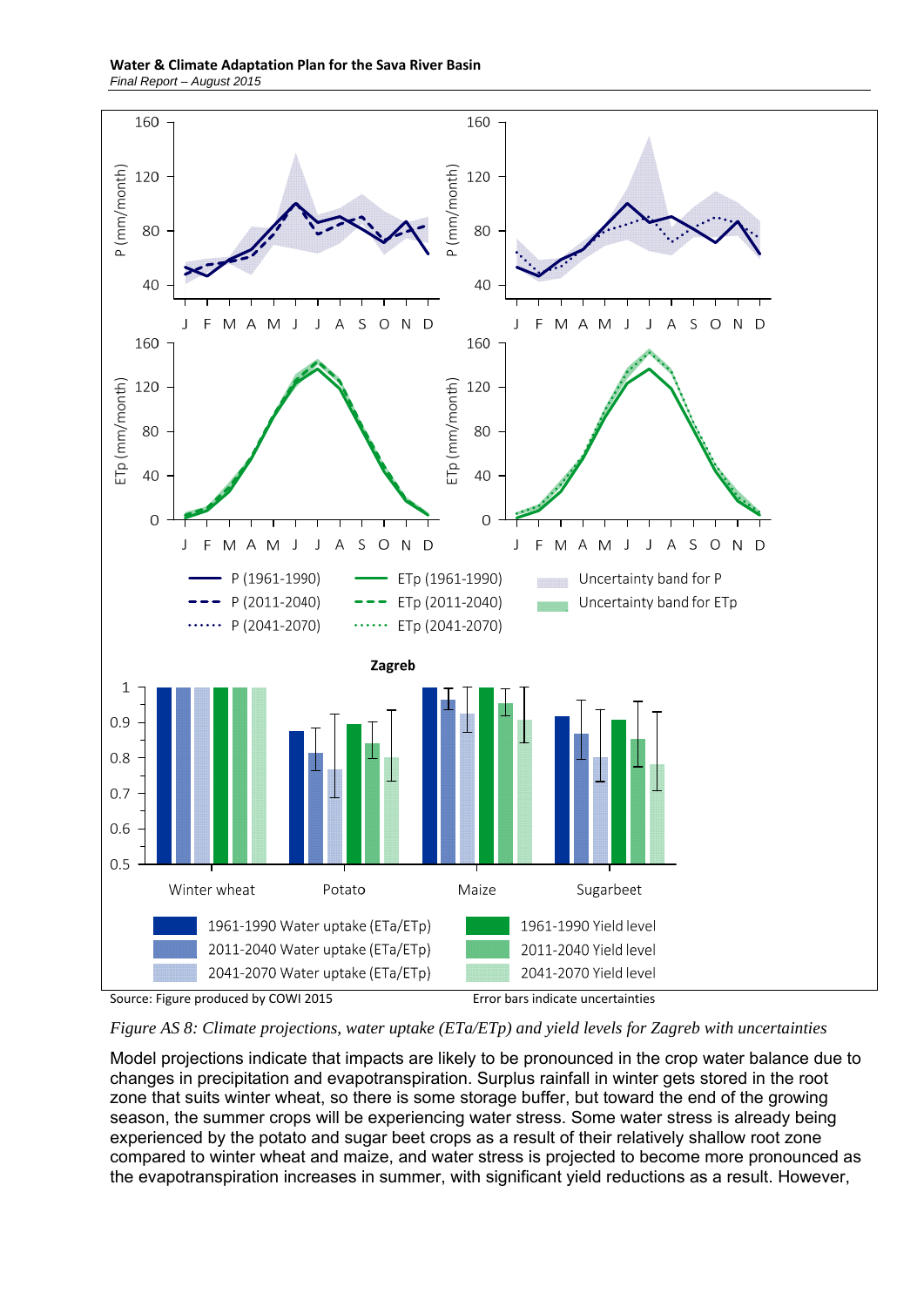due to high uncertainty in future precipitation, the crop modelling results need to be viewed with caution, especially for the distant future.

On a positive note, the predicted temperature rises might expand the growing season across the basin, with longer summers and warmer winters that might potentially provide an increase in agricultural production for selected crops that require less watering.

### **Economic evaluation of climate change impacts on agriculture**

A preliminary economic evaluation was carried out, combining crop modeling with an economy-wide analysis, to measure the expected economic costs of climate change impacts on selected crops and adaptation options under alternative water regime scenarios at the sector and economy-wide levels. Data were obtained from a variety of sources, including the Global Trade Analysis Project (GTAP), International Monetary Fund (IMF), U.S. Department of Agriculture (USDA), FAO, etc., as well as national statistics centers in the riparian states. GTAP and CROPWAT models were used together with the five GCM/RCM scenarios.

Countries facing severe impacts from climate change on the agricultural sector will witness rising agricultural prices that will be reflected in higher consumer prices. Rising prices will negatively affect consumers' disposable income and likely motivate them to substitute the consumption of agricultural goods with less expensive commodities or imported agricultural products.

Simulation results for yields from a 2007 baseline show a marked variation depending on the GCM/RCM scenario used. Results indicate yields may vary from the baseline from -6 to +3.5 percent for each crop and producing country through time.

Among SRB countries, the agriculture sectors of Serbia and BiH are estimated to be the most vulnerable to climate change. Grape, tomato, and potato yields are predicted to decline by around 6 percent by 2070 compared to a baseline scenario in which climate impacts are not taken into account. For sugar beets, sunflowers, and maize, loss estimates are -2 to -3.5 percent from the baseline. The predicted impact on winter wheat is lower and varies from +0.5 to -1 percent. These crop loss estimates are illustrated in Figure AS 9.



Source: Figure produced by World Bank 2014

*Figure AS 9: Serbia and BiH - Crops in 2070 (% change from the baseline scenario)* 

Simulated results for crop prices show a rise with respect to the baseline scenario except for winter wheat. Again, Serbia and BiH are the most vulnerable, as these countries are where price hikes are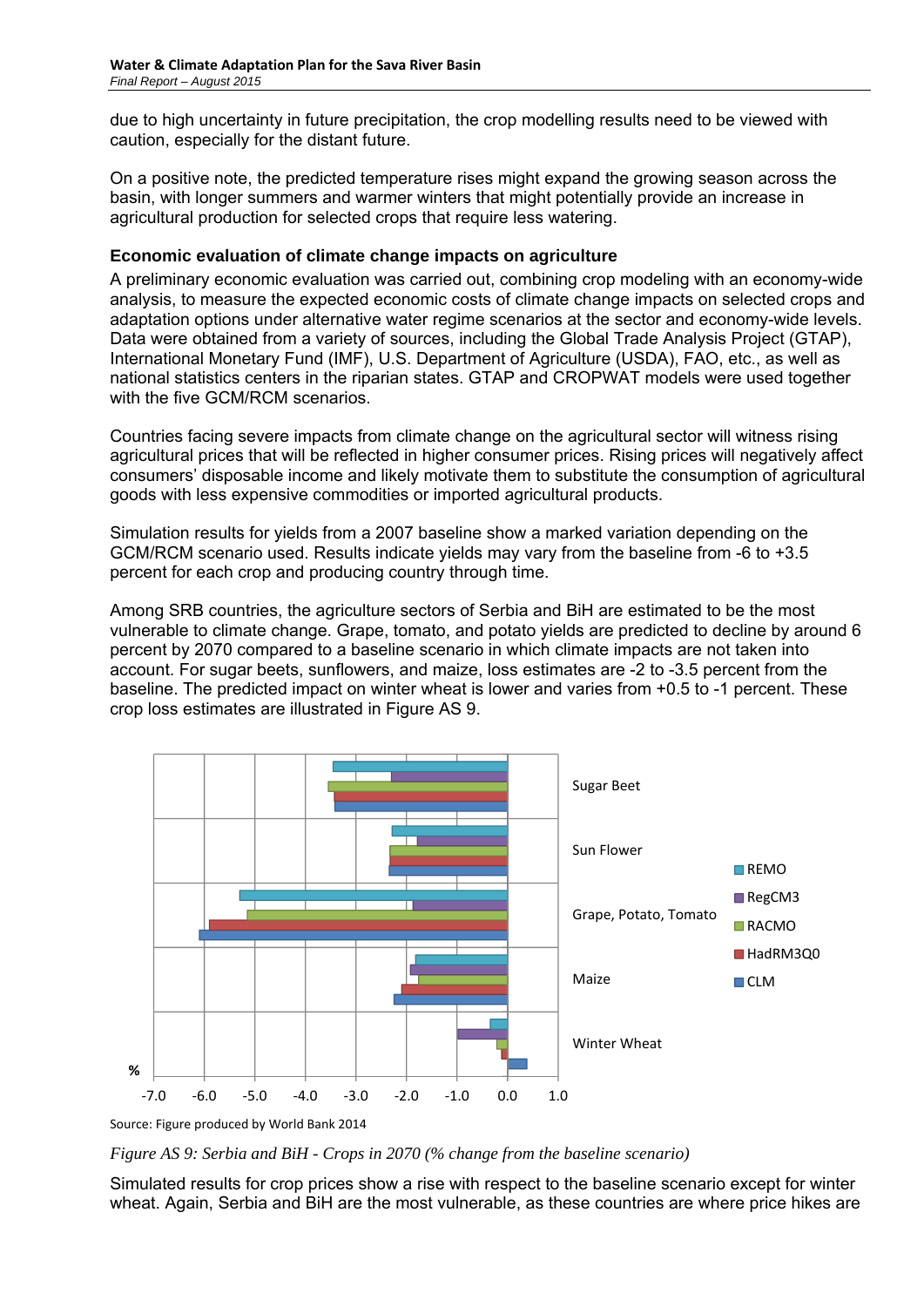predicted to be the highest. The CGE model signals different price changes according to the choice of the GCM/RCM climate model. The lowest and highest values are predicted as 8–18 percent for winter wheat; 15–80 percent for potatoes, grapes, tomatoes, maize, and sunflowers; and 5–100 percent for sugar beets. Thus, the predicted price variation between regions is the highest for winter wheat and the lowest for sugar beets. For a majority of the crops, the price changes vary between 15 and 80 percent compared to their 2010 prices, according to the CGE model simulations.

# **ADAPTATION**

### **Policy frameworks for adaptation**

An assessment of the various analyses undertaken clearly points to a need for the SRB's key stakeholders to consider and act upon climate change adaptation. Although the process of adaptation to changes in climate is not new, the analytical work carried out in this study shows that the pace of change and the scale of impacts, including from extreme events, are unprecedented and are likely only to get worse, especially in the latter part of the 21st century. Consequently, climate risk–based approaches that address climate variability and climate change need to be integrated into water policy frameworks in the SRB riparian states.

Two key framework policies for the SRB that are highly relevant to climate change adaptation are the European Union's (EU) Water Framework Directive and its Floods Directive. EU countries such as Slovenia and recently joined Croatia already comply with such legislation; the other SRB states, BiH (RS and FBiH), Montenegro, and Serbia, also recognize these EU policies in their own national legislation under their EU *acquis communautaire* plans.

Furthermore, the National Adaptation Strategies (NAS) developed under EU auspices focus on assessing the current situation and on the additional requirements needed to contend with climate change. Among the SRB countries, an NAS is in preparation in Slovenia, BiH, and Serbia, while there is currently no NAS in Croatia and Montenegro.

In terms of European policy, the EC White Paper on Adaptation,<sup>3</sup> together with the United Nations Economic Commission for Europe (UNECE) Guidance on Water and Adaptation to Climate Change,<sup>4</sup> are important documents in the effort to address climate change concerns. The latter in particular offers useful support to decision makers by providing advice on the challenges that climate change will bring to water management and water-related activities and on the development of adaptation strategies.

#### **Dealing with uncertainty**

-

The uncertainties surrounding the impact of climate change are an important issue. This report recommends that the SRB's key stakeholders follow the lead of the International Commission for the Protection of the Danube River (ICPDR),<sup>5</sup> which has mapped out the expected impacts and uncertainties experienced in the Danube River Basin that are of direct relevance to the SRB. These are shown in Figure AS 10.

Among climate parameters, changes in temperature are classified with very high certainty (green), because many studies predict increases in the mean annual and seasonal temperature, and this has been confirmed from both the trend analysis and the climate modeling. The certainty of the future development of precipitation is also high (yellow), though this is not as reliable as temperature changes. Similarly, extreme weather events are classified with a high certainty and are likely to show more variability in quantity, seasonality, and space.

<sup>&</sup>lt;sup>3</sup> European Commission (2009) White Paper: Adapting to climate change: Towards a European framework for action.

<sup>4</sup> United Nations Economic Commission for Europe (2008) Guidance on Water and Adaptation to Climate Change.

<sup>&</sup>lt;sup>5</sup> International Commission for the Protection of the Danube River (2013) Strategy on Adaptation to Climate Change.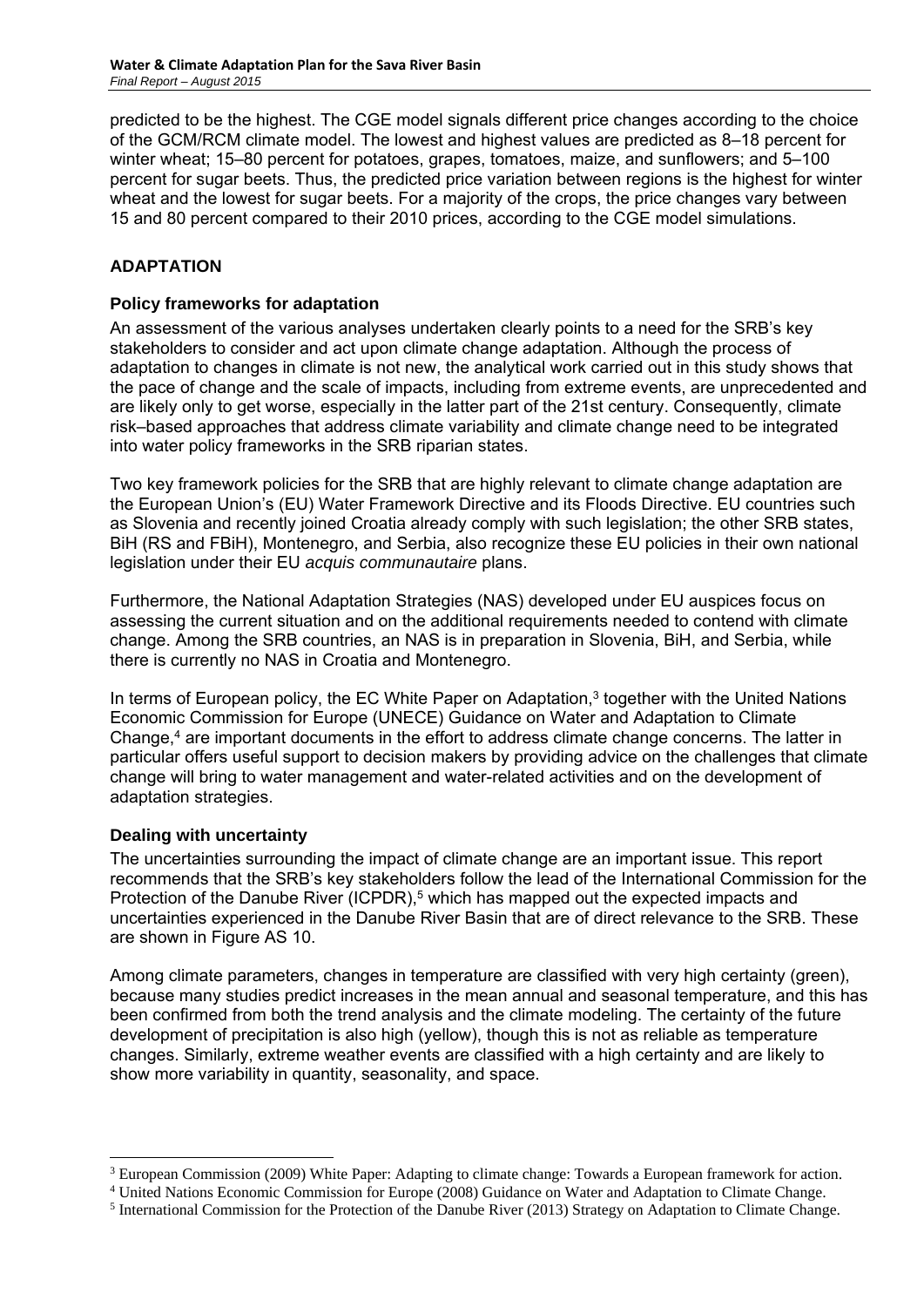



#### *Figure AS 10: Uncertainty of climate elements and main impacts due to the four certainty categories*

In terms of water availability, the certainty of changes in water storage from snow and ice is high due to predicted changes in winter precipitation from snow to more rain, but projections in quantity are less reliable. Runoff, evapotranspiration, and groundwater are all rather uncertain and classified with a medium (orange) certainty. Changes in water availability depend largely on precipitation and evapotranspiration, both of which show a declining trend in the SRB. There are only a few reliable findings on changes in the water content in soil and lakes; hence, these impacts were classified with low certainty (red).

Projections of extreme hydrological events are more uncertain than the changes in the mean water availability. Climate change impacts on low flows, droughts, and water scarcity have a medium rating but are considered more reliable than flood events, which have a low certainty. As previously mentioned, navigation could benefit in winter due to a decrease in the ice levels, but in summer, shipping might be restricted due to more days with low water conditions. Similarly for hydropower production, power generation might possibly increase in winter with greater water availability and decrease in summer, which has been demonstrated by the assessment in the *Hydropower Guidance Note*.

Uncertainties related to climate change impacts on agriculture are embedded into the models by using estimates of climate induced crop yields from five different climate model chains. The uncertainty from temperature and precipitation projections propagates to the crop yield projections and can therefore be classified as medium uncertainty (orange). Additional uncertainty is introduced in the economic evaluation of the impacts in agriculture from the assumed economic parameters, resulting in very high (red) uncertainty class.

#### **Recommended adaptation measures**

One of the prominent outcomes of the study is an outline adaptation plan covering the sectors included in the guidance notes: floods, navigation, hydropower, and agriculture. The adaptation measures have been prioritized under a scoring system using three levels—high: 1; medium: 2; and low: 3—by WATCAP study team members and a selection of stakeholders from SRB country ministries, hydro-meteorological institutions, and nongovernmental organizations (NGOs). An average score was then obtained from the combined scores to establish the final list of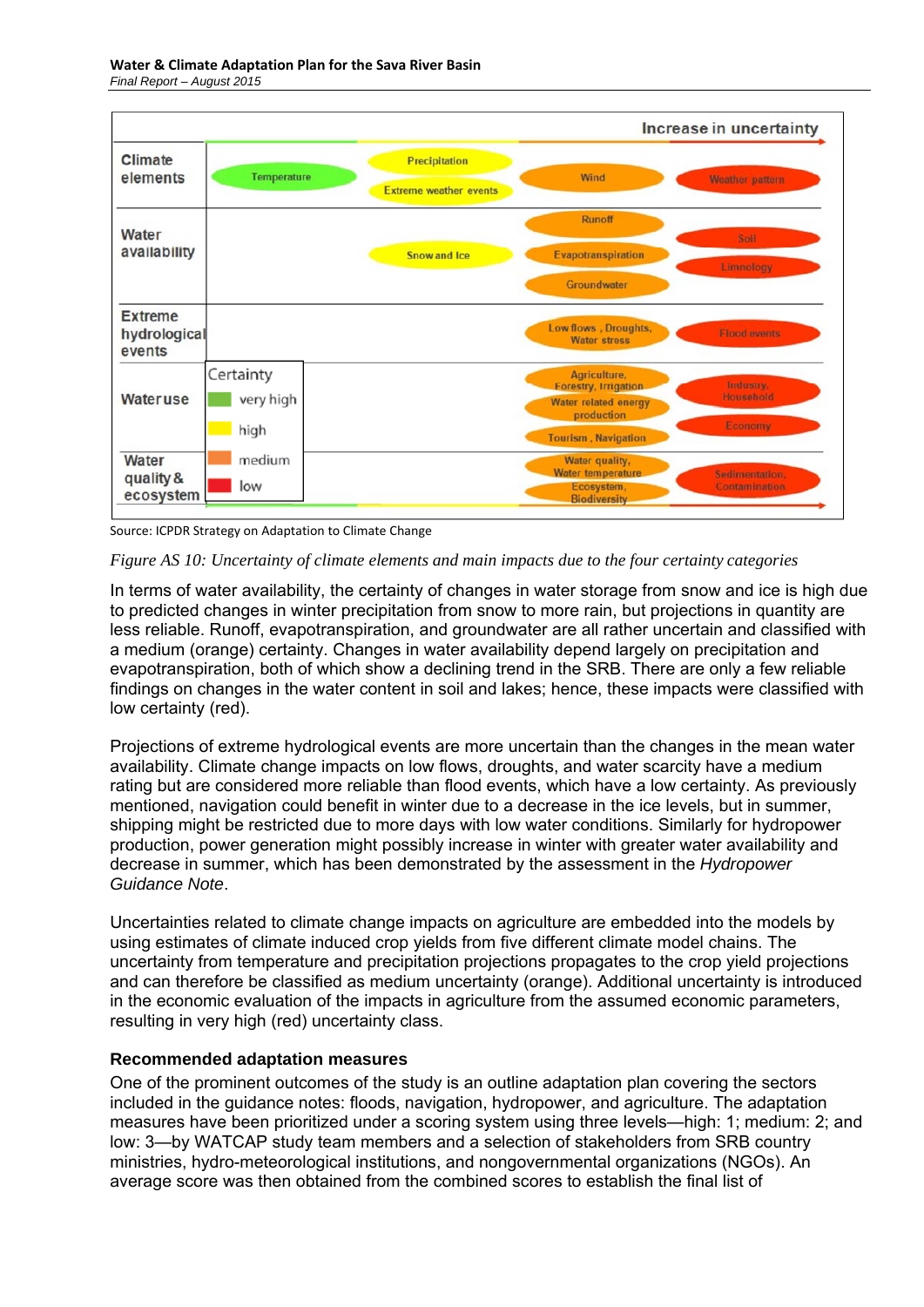recommendations for the guidance notes. The recommendations of the main WATCAP study have also been prioritized in the same manner.

The recommended adaptation measures are described in boxes 1 through 4 for the four water sectors.

### *Box 1. Recommended Adaptation Measures for Floods*

- *The development of flood forecasting and warning systems* is considered a top priority for the management of the increasing flood risk in the SRB. This is also closely related to improving monitoring networks through expanding and modernizing monitoring equipment, developing hydrologic and hydraulic simulation models, strengthening institutions responsible for forecasting and emergency response, and improving cooperation between the riparian countries on the operational level.
- *The development of strategic documents* and policies is also considered of high importance, including those related to flood risk management and implementation of the EU Flood Directive, as well as national and other plans and strategies on climate change.
- The *Flood Guidance Note* as well as the stakeholders emphasize the need to *give more space to rivers*, especially by using the natural wetlands and floodplains for both flood control and biodiversity conservation and also by deepening and/or widening the river channels. Introducing flood hazard maps into the spatial plans and prohibiting or controlling development in flood plains are also of primary importance. The *Flood Guidance Note* also recommends increasing the level of protection of towns along the Sava River that are facing heightened risk due to migration and urbanization.
- As learned from the damaging impact of the May 2014 floods and from the *Flood Guidance Note*, there is need to *ensure that infrastructure has adequate capacity* to deal with the full range of precipitation levels that have been seen in the past 40 years and that are predicted in the future. Furthermore, all infrastructure prone to flooding should be inspected and adequate measures taken to strengthen its ability to deal with extreme events. Lessons learned from the flooding in May 2014 should be a guideline for improving all flood control and response measures.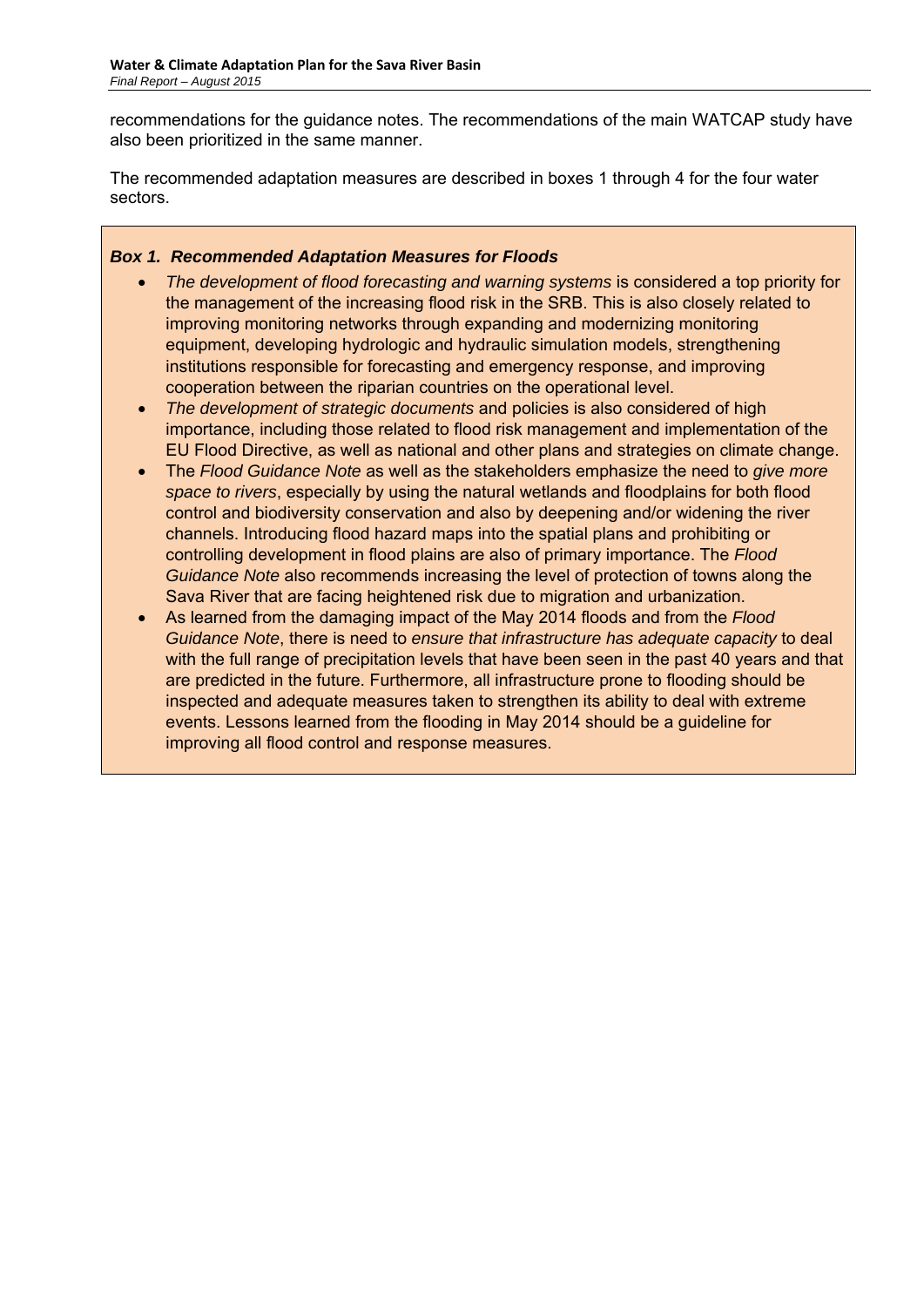### *Box 2. Recommended Adaptation Measures for Hydropower*

- *Reducing the impact of hydropower schemes on ecosystems* is recognized as a top priority in this sector. Multiple stakeholders have confirmed this necessity, which should include the formation of guidelines and criteria for integrating environmental standards into hydropower development, limiting hydropower schemes in streams with first-class water quality, ensuring adequate environmental flows at all times, and assessing the consequences of hydropower schemes' tendency to neglect the impact of small- and medium-scale floods, which are often ecologically the most important.
- Although *risk assessment with regard to the effects of climate change* for the hydropower sector is also considered to be important, the stakeholders assign a relatively low priority to proposed structural and nonstructural measures for coping with a decreasing supply of water for hydropower (such as enhancing hydrological forecasting to improve operational rules and the utilization of HPP capacity, building robust dams with large reservoirs that can cope with extreme events, ensuring flexible design for installed capacity, etc.). Low priority was also given to a reduction in energy demand and a consideration of alternative energy sources.

### *Box 3. Recommended Adaptation Measures for Navigation*

- *Better monitoring* of river water levels and meteorological parameters related to ice and fog formation (air temperature, air humidity, wind, water temperatures) and *improved hydrological forecasting* are considered the most important measures, followed by the development of River Information Systems.
- *Water management* is generally considered important for navigation, including improving reservoir management to promote low-flow augmentation, combining increased water storage for navigation with habitat creation initiatives, and encouraging ship waste management based on the "polluter pays" principle.
- Measures related to the *adaptation of transportation and fleet* proposed in the *Navigation Guidance Note* (e.g., making better use of the season with high river flow, supporting container shipping with shallow draft vessels) were given low priority by stakeholders.
- *Structural measures* also proposed in the *Navigation Guidance Note*, involving dredging to ensure sufficient water depth and upgrading and expanding river and port infrastructure, were given the lowest priority by stakeholders.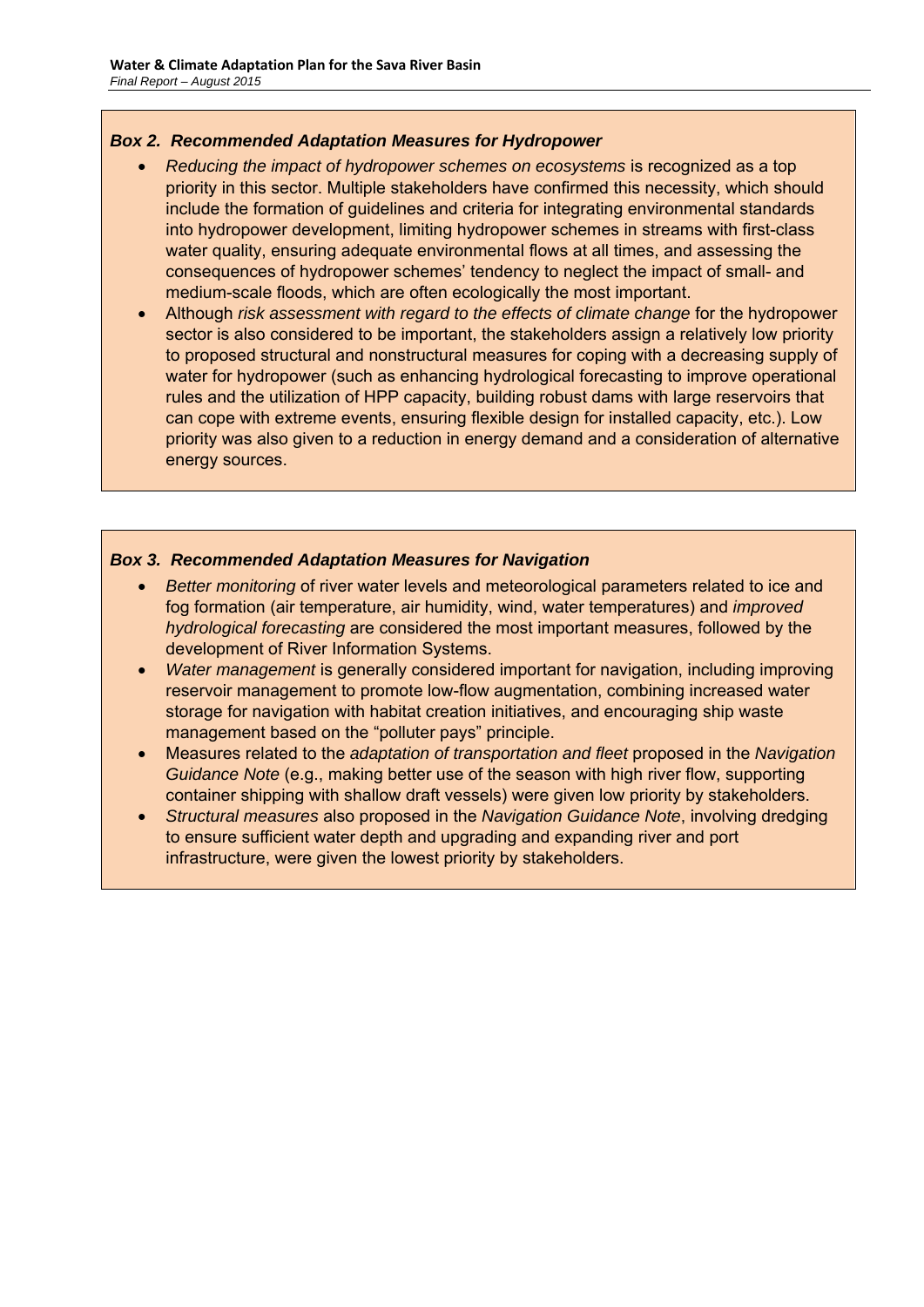### *Box 4. Recommended Adaptation Measures for Agriculture*

- *Drought management* is the top priority for agriculture. The establishment of early warning systems for droughts and other extreme climate episodes is considered of greatest importance, followed by the need to promote water retention in drought-prone agricultural areas.
- *Policy measures* that would introduce sustainable resource and land management systems are also considered a top priority, followed by the need for increased coordination between water and agricultural policies.
- A more detailed *assessment of vulnerability to climate change* for agriculture is needed, including improvements in climate modeling and scenarios and in evaluations of climate change impact on droughts.
- Adaptation in *agricultural technology* is seen by stakeholders as encouraging more environmentally compatible farming methods to preserve and improve biodiversity rather than as selecting more resilient crop species or adapting sowing patterns and harvest dates to changing climate conditions.
- Due to the poor current status of *irrigation* schemes, the stakeholders do not recognize them as an adaptation measure. However, the analytical work has indicated that irrigation is an adequate adaptation mechanism to mitigate water stress induced by climate changes.

It is important to emphasize that many of the recommended adaption measures listed in Boxes 1-4 above are not dependent upon future climate prediction; hence, there is no reason to delay their implementation. This is especially true for flood prediction and flood management measures. Since the devastating May 2014 floods, the IFIs including the World Bank and the EU have planned and started implementation on projects valued at more than Euro 410 million (DG ELARG 2014) in the West Balkans. This includes an enhanced flood prediction and weather forecasting system for the ISRBC for the SRB, flood risk mapping and flood hazard mapping projects in BiH, Croatia and Serbia along with a number of initiatives on improved flood protection and flood management.

Uncertainty related to the climate change impacts introduces some level of risk to implementation of the adaptation measures. This is especially true for the long-term measures, the effects of which extend to the distant future where the uncertainties are the highest. The uncertainties are therefore an important factor for decision making about the irreversible investments in the adaptation measures. For example, there might be a smaller investment risk for flood management by providing additional storage for excess water in the natural retention areas than by building man-made reservoirs. However, with the improved climate and impact modelling over time, and with some measures already in effect, the uncertainties could be reduced. Therefore, an important point is that adaptation planning must be regularly reassessed, so that any new developments and new modelling work are taken into consideration.

# **Recommendations related to knowledge about the basin**

The consultation process during the preparation of the WATCAP report also resulted in a number of general recommendations for the SRB that are not necessarily associated with climate change. Nevertheless, these recommendations address well-known and important problems for integrated water resources management in the basin and consequently for its overall development.

*Hydro-meteorological and water resources data*. The improved organization and coordination of data records, collection, analysis, and storage are needed. Substantial historical data exist from the past century that have not been digitized, such as data in the hydrologic yearbooks of the former Federal Hydro-meteorological Service of Yugoslavia. These data are valuable for investigating climate and hydrology in the region, especially given that large data gaps during the 1990s prevent